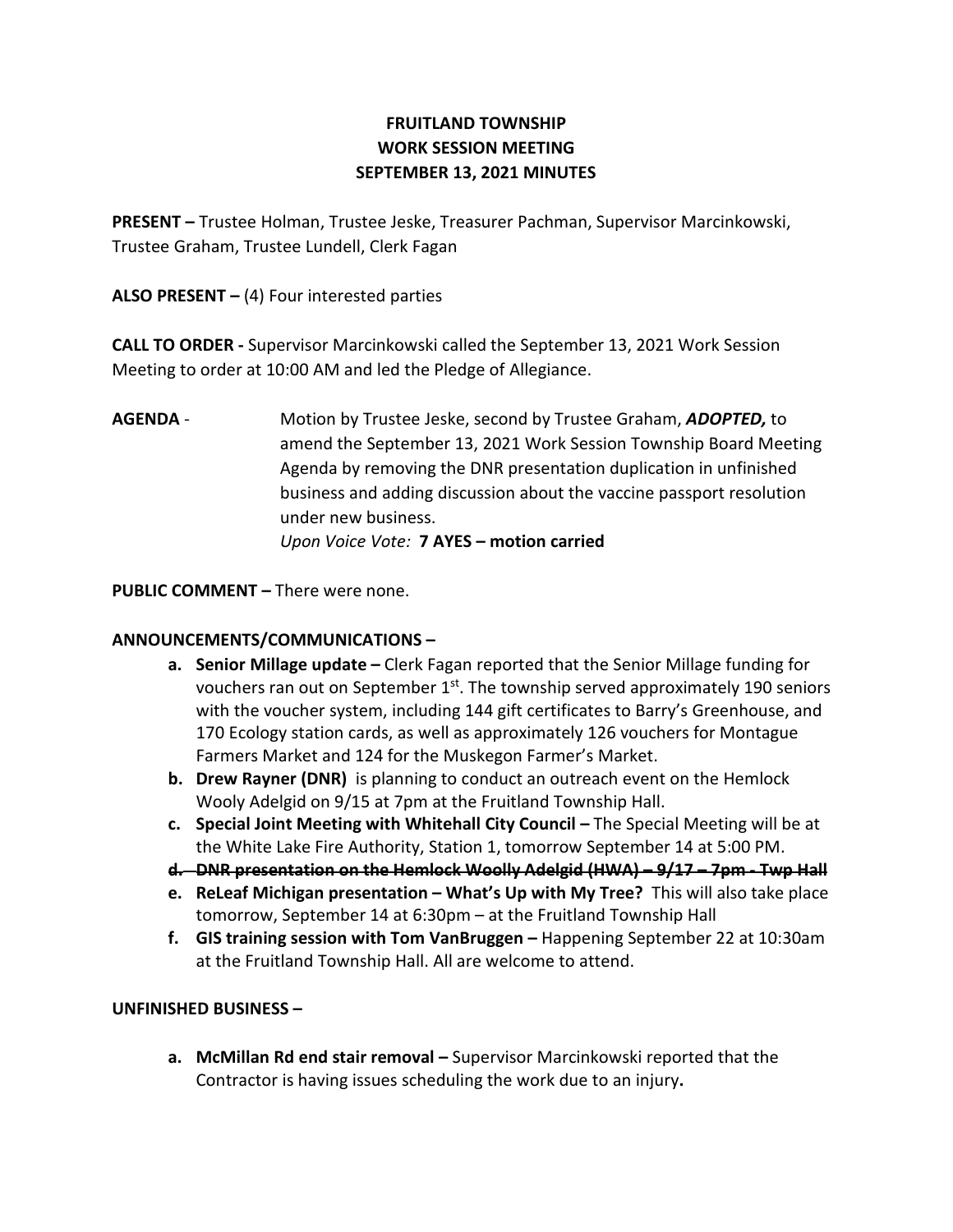b. Scenic Drive Road End – Supervisor Marcinkowski shared Consumers Energy invoices, information and Resolution for pole, light and power pedestal installation. He also shared updated communication regarding the parking area lease between Twp and Otterbacher/Craft and will be contacting companies to complete a survey before the lease will be signed by all parties.

### NEW BUSINESS –

- 1. Tom Schmiedeknect Shared some information from ProMed Ambulance regarding their current volume and response time. He explained that their current issue is lack of staff and that they have implemented a number of ideas to try to increase staffing. Tom clarified that since the City of Whitehall joined ProMed they have been trying to keep an ambulance more centrally located along Whitehall Road, but that they have been having trouble because of staffing issues. Funding is provided by insurance and private pay billing, and there is some concern over the payments shrinking in the future. ProMed is a Mercy Health subsidiary, but operates on it's own.
- 2. Park and Recreation Commission update Commissioner Huch stood to give an update from the Parks and Recreation Commission. He started with a timeline regarding the Friends of Fruitland Trail and asked questions about the organization, their board, their fundraising and how their fundraising is spent. He insinuated that their plan to connect trails from Michigan's Adventure to the Lake Michigan shoreline would be done by creating trails along the creek and that residents would wake up to bulldozers along the creek. When asked about whether the Parks and Recreation Board had voted on a proposal for finishing the 5-Year Master Rec Plan he stated that they had voted and chosen to move forward with Viridis Design Group for almost \$10,000 but he recommended that the board hold off and do more research. He stated that the Parks and Recreation Commission had already approved a Master Plan last October and that it was given to Commissioner Murray and he is not aware of where it is now. Commissioner Huch then left. Clerk Fagan addressed Attorney Even asking if the Fruitland Township Board had any responsibility or right to police a non profit organization operating within the township that is raising money for township property and Attorney Even responded that would not be a responsibility of the board. The board asked if Terrie Hampel would be willing to speak since she was in the audience.

Motion by Trustee Graham, second by Trustee Holman, ADOPTED, to suspend from Robert's Rules to talk to Terrie Hampel. Upon Voice Vote: 7 AYES – motion carried

 Terrie Hampel answered many questions about the Friends of Fruitland Trails. She stated that they have applied and received their 501©3 status and the paperwork was filed with the help of an attorney. They have approximately 150 members/supporters and currently have a balance of \$1,630. They have provided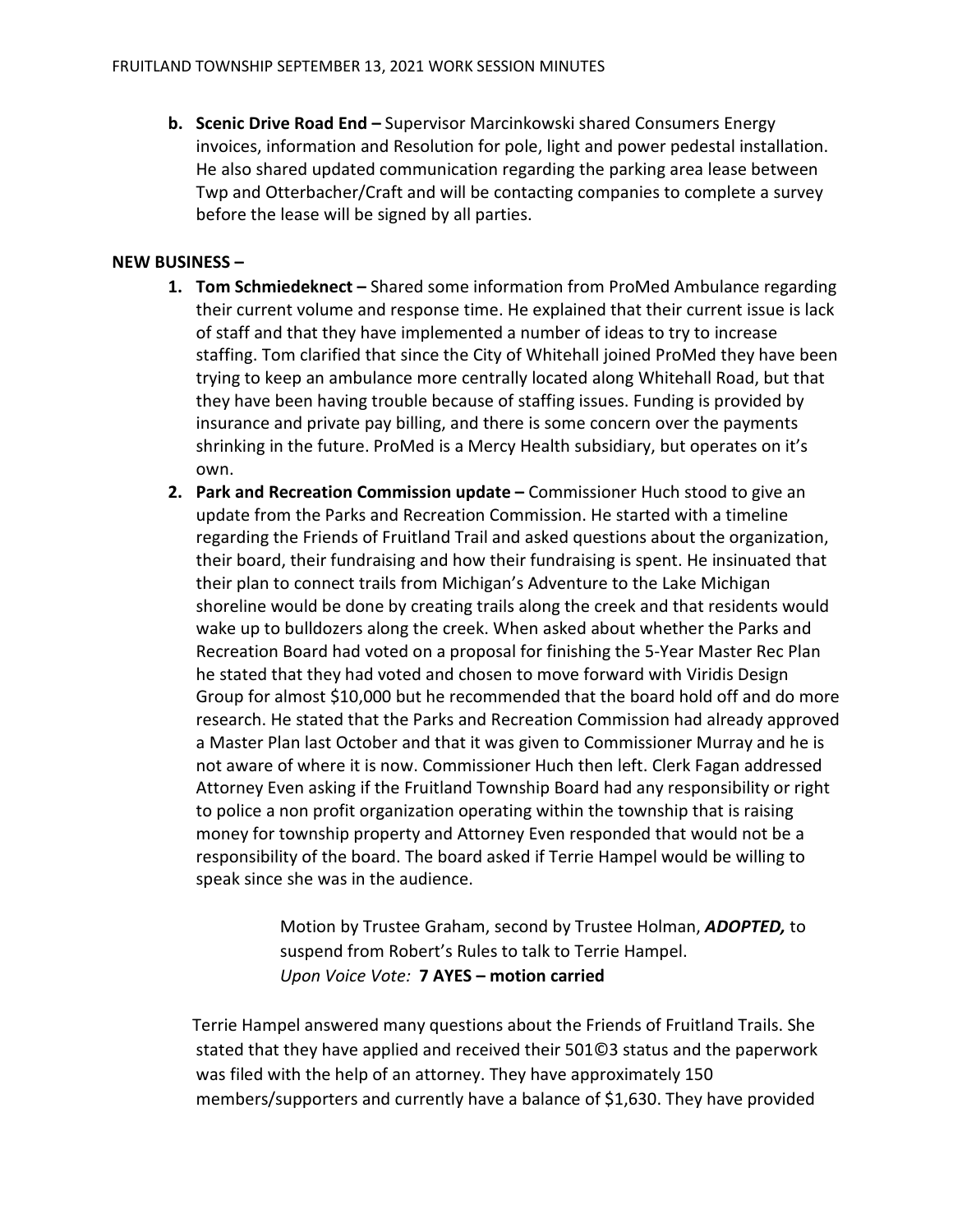the signage for the park and have started Phase I with permission from the Board. They have an extensive 10 year plan, but they cannot apply for grants on their own and need to work with the township to receive any grants. They also rely on the Parks and Recreation Commission's master plan for those grant applications.

> Motion by Trustee Jeske, second by Trustee Graham, ADOPTED, to unsuspend from Robert's Rules. Upon Voice Vote: 7 AYES – motion carried

- 3. FEMA Flood Plain Management Ordinance Supervisor Marcinkowski shared some changes that are being required by FEMA that must be done quickly. He initially thought the changes could be made without approval because they were "technical" changes with just a few number/letter changes, but the FEMA coordinator asked for more in depth changes after submission. The planning commission will hold a Special Meeting on September 30<sup>th</sup> to approve the changes, and the Township Board will need to have a Special Meeting immediately following the Planning Commission meeting to accept the changes.
- 4. Request to establish a Citizen's Advisory Committee to evaluate and establish a use for all of the Township's Vacant Property – The Board discussed previous Citizen's Advisory Committees with Attorney Even and would like to consider a Citizen's Advisory Committee for this purpose. Attorney Even recommended 3-5 people, including at least one member from a township board.
- 5. Vaccine Passport Resolution Resident Bobbie Allred sent information to the board regarding other municipalities and resolutions that they are passing to ban vaccine passports and any requirements that resident's be required to be vaccinated. The board supports this idea and asked Supervisor Marcinkowski to put together a resolution for Fruitland Township.

## PUBLIC COMMENT –

Carlet Mitenbuler, 4623 Nestrom – Encouraged the board to research the previous case against the White Lake Ambulance Authority and the current contract with the White Lake Fire Authority in regards to staffing. Also stated that the Parks and Recreation Commission did vote to move forward with the aforementioned company for the Master Plan.

BOARD COMMENTS/DISCUSSION – Trustee Graham asked that we maintain the road ends of Murray Road and Lamos Road. She also asked if Ordinance 50 had been sent to Attorney Even and asked that it be sent soon. The board requested copies of the contract with the WLFA be included in the next meeting packet and dicussed whether we should continue to offer Zoom as an option at meetings and discussed whether we should allow board members to meet remotely if they are out of town during board meetings. There will be further discussion.

#### ADJOURNMENT